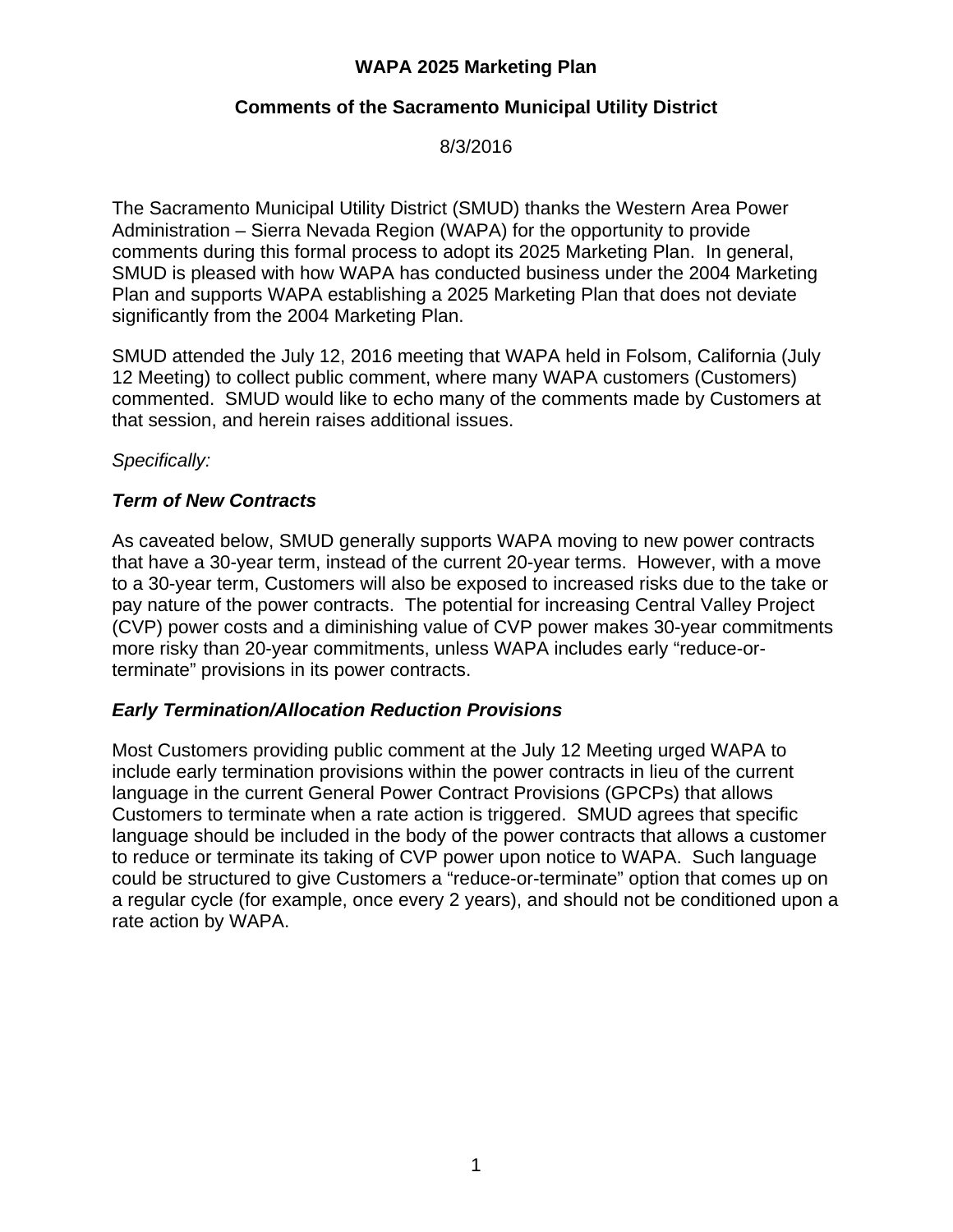### *GPCPs Termination Triggered by Rate Change Action is Not Sufficient Risk Protection for Customers*

At the July 12 Meeting, WAPA asked customer whether or not the GPCP termination language would satisfy Customer requests for termination language. Customers replied, "No." SMUD agrees.

GPCPs specifically trigger a termination right when WAPA "promulgate[s] a rate changing a rate." The risks that Customers are asking to mitigate are factors affecting CVP cost and value that are not necessarily related to WAPA rate action. There are three significant risk factors the GPCP protections do not directly address:

- 1. Continually increasing CVP Improvement Act (CVPIA) Restoration Fund costs;
- 2. Declining CVP Base Resource production due to increasing operational changes to accommodate environmental demands on CVP system water; and,
- 3. Diminishing CVP power values because of decreasing ability to produce CVP power at the most valuable periods due to changes in water management and operations.

### *Continually Increasing CVPIA Restoration Fund Costs*

A significant and increasing cost component of CVP power is the escalating CVPIA costs. Those costs are treated as pass-through expenses, not subject to WAPA rate action. As such, increasing CVPIA costs do not drive rate actions, yet they are a significant component of CVP power cost.

For Calendar 2016, SMUD is projecting that SMUD's CVPIA costs will be 42% of its Base Resource costs from the CVP. Indeed, all Customers are concerned that CVPIA Restoration Fund costs will increasingly be a disproportionate share of overall CVP power costs. Having only the GPCP provisions would not give Customers protection from the CVP cost impacts occurring because of continually increasing CVPIA Restoration Fund costs.

#### *Declining Base Resource Production from the CVP due to Water Management*

With increasing calls on water flows from the CVP system to meet Delta water Quality, Endangered Species actions, and expected future Reasonable and Prudent Alternatives conditions under Biologic Opinions, Customers have no guarantee that the amount of CVP generation available under current conditions won't further decline over time. In fact, this is a likely scenario. This will result in lower CVP energy production over which to spread increasing costs. Because WAPA rate actions establish total revenue requirements, and not per unit costs, the GPCPs don't protect customers from increasing per unit costs due to declining CVP power production. Given the likelihood that this decline in CVP power production will continue, SMUD believes it is essential it be addressed outside of the GCPCs.